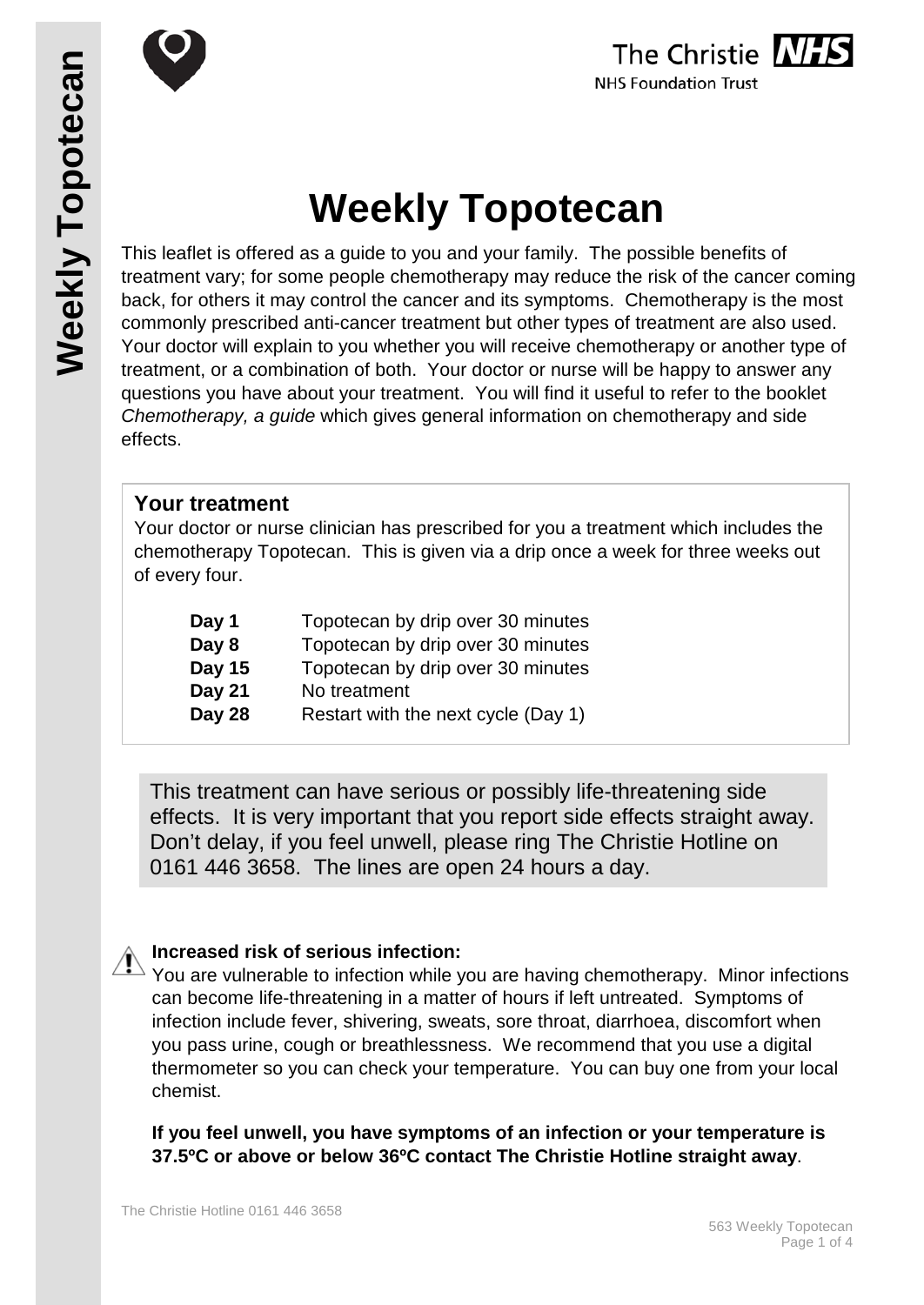# **Possible side effects**

Chemotherapy can cause many different side effects. Some are more likely to occur than others. Everyone is different and not everyone gets all the side effects. Most side effects are usually temporary, but in some rare cases they can be life-threatening. It is important to tell your hospital doctor or nurse about any side effects so they can be monitored and, where possible, treated.

#### **Common side effects (more than 1 in 10)**

#### • **Lethargy**

Some chemotherapy may make you feel tired and lacking in energy. It can be frustrating when you feel unable to cope with routine tasks. If you do feel tired, take rest and get help with household chores. If necessary, take time off work. Gentle exercise such as walking can be beneficial.

#### • **Constipation**

Try to drink plenty of fluids. Report this to your hospital doctor or nurse who can advise you regarding diet and who may prescribe a suitable laxative. Ask the staff for a copy of Eating: Help Yourself which has useful ideas about diet when you are having treatment.

## **Uncommon side effects (less than 1 in 10)**

#### • **Bruising or bleeding**

 $\sqrt{!}$  This treatment can reduce the production of platelets which help the blood clot. Let your doctor know if you have any unexplained bruising or bleeding, such as nosebleeds, bloodspots or rashes on the skin, and bleeding gums. You may need a platelet transfusion.

• **Extravasation** is when chemotherapy leaks outside the vein. If you develop redness, soreness or pain at the injection site **at any time** please let us know straightaway.

## • **Anaemia (low number of red blood cells)**

While having this treatment you may become anaemic. This may make you feel tired and breathless. Let your doctor or nurse know if these symptoms are a problem. You may need a blood transfusion.

#### • **Nausea and vomiting (sickness)**

The severity of this varies from person to person. Anti-sickness medication may be given along with your chemotherapy to prevent this. You may also be given anti-sickness tablets to take at home. If you continue to feel or be sick, contact your GP or this hospital, because your anti-sickness medication may need to be changed or increased

#### • **Hair thinning**

Your hair may thin gradually during your treatment. You may notice your hair beginning to fall out 10 to 14 days following your first course of treatment. This time scale varies from person to person. Sometimes your hair may thin sufficiently for this to be noticeable to others. Please remember that this is a temporary side effect and your hair will grow back when your treatment is completed. If you would like an appointment with the wig service, this can be arranged for you. Ask the staff for a copy of 'The Wig Fitting Service.'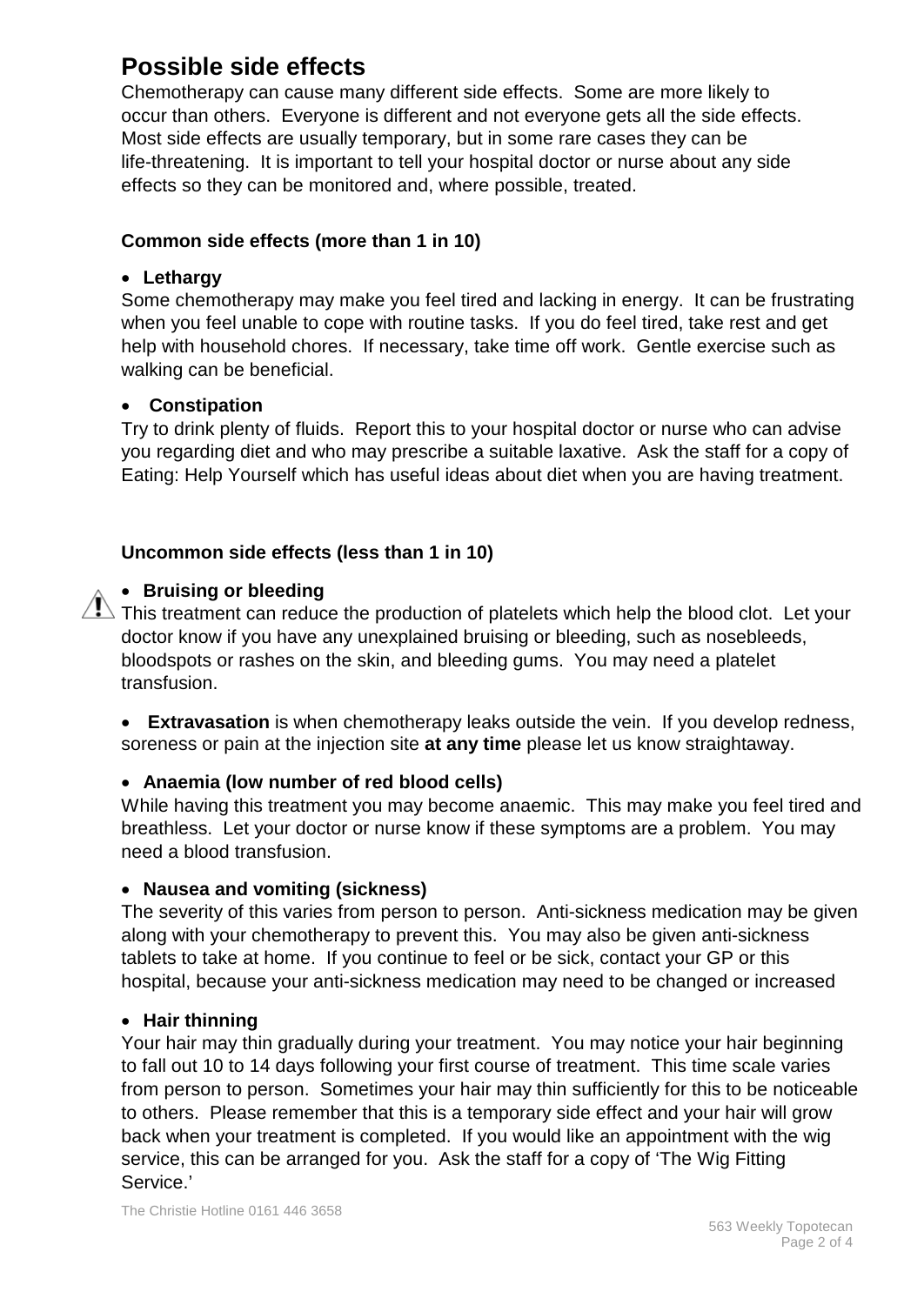#### • **Sore mouth**

Your mouth may become sore or dry, or you may notice small mouth ulcers during this treatment. Drinking plenty of fluids and cleaning your teeth regularly and gently with a soft toothbrush can help to reduce the risk of this happening. We can prescribe a mouthwash for you to use during treatment. You can dilute this with water if your mouth is sore. Ask your doctor or nurse for further advice. There is also general mouth care information in the chemotherapy booklet. If you continue to have a sore mouth, please contact The Christie Hotline.

#### • **Diarrhoea**

If this becomes a problem while you are having treatment, anti-diarrhoea tablets can be bought from a pharmacy or prescribed by your GP for a temporary period until this is resolved. If this problem persists contact this hospital. You may have mild diarrhoea and anti-diarrhoea tablets may help. **If you develop severe diarrhoea it is important to contact The Christie Hotline straightaway as this may be a sign of a serious infection. Don't delay!**

#### **Serious and potentially life threatening side effects**

In a small proportion of patients chemotherapy can result in very severe side effects which may rarely result in death. The team caring for you will discuss the risk of these side effects with you.

## **Other medicines**

Some medicines can be harmful to take when you are having chemotherapy. Let your doctor know about any medications you are taking, including non-prescribed medicines such as complementary therapies and herbal remedies.

# **Sex, contraception & fertility**

**Protecting your partner and contraception:** We recommend that you or your partner use a condom during sexual intercourse while you are having the course of chemotherapy. Chemotherapy is dangerous to unborn babies and this will also protect you and your partner from any chemotherapy drugs that may be present in semen and in the vagina. If you suspect that you may be pregnant please tell your doctor immediately.

**Fertility:** This chemotherapy may affect your ability to have children. Your doctor or nurse should have discussed this with you. If not, please ask them before you start treatment.

**Loss of periods:** Due to the effects of chemotherapy on the ovaries you may find that your periods become irregular or may eventually stop. In younger women this may be temporary, but if you are closer to your menopause it may be permanent. This will result in hot flushes, sweats and vaginal dryness.